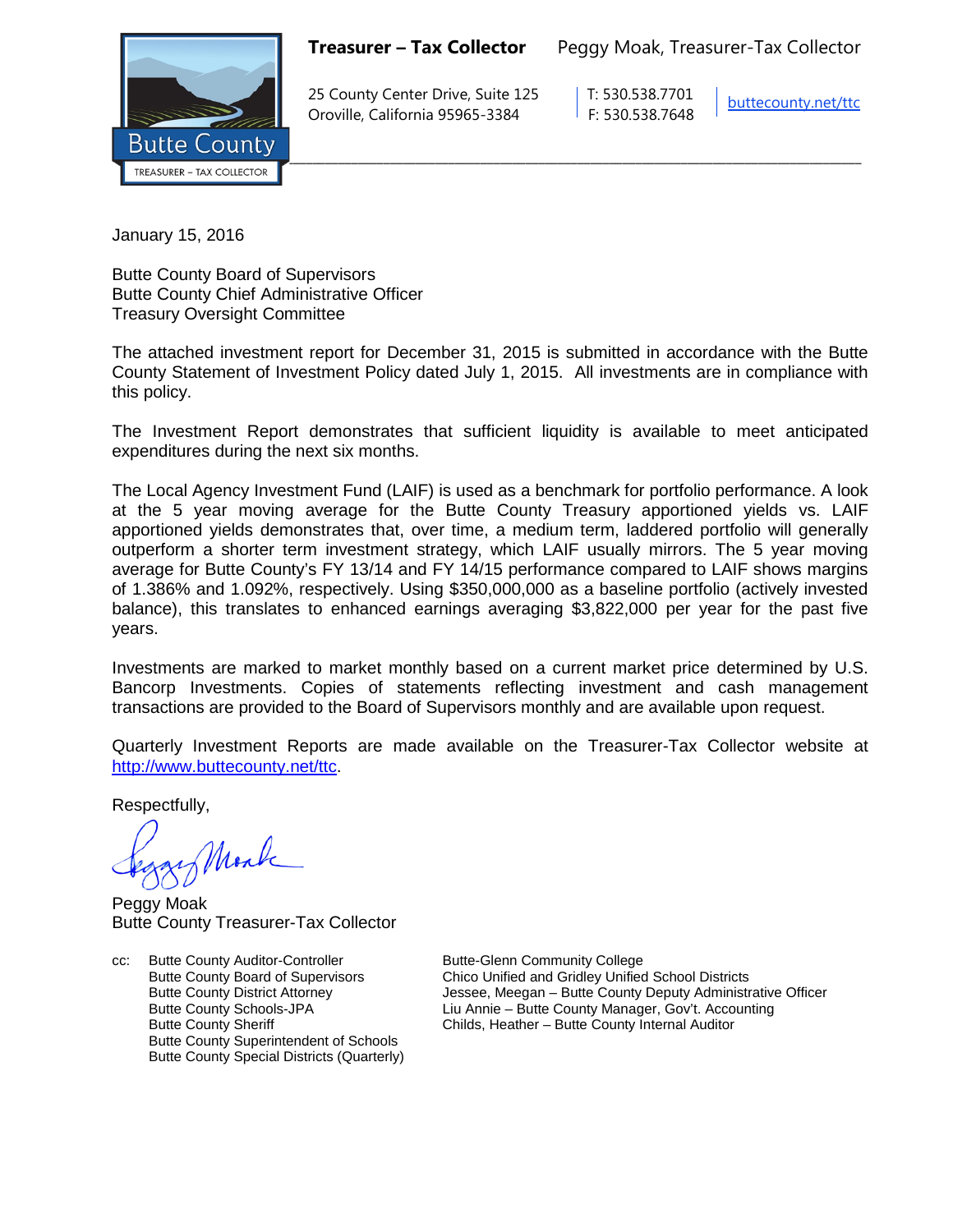

**December 31, 2015**

|                                                                                                             | YIELD TO        | <b>WEIGHTED AVERAGE</b> |                  |                   |                     |
|-------------------------------------------------------------------------------------------------------------|-----------------|-------------------------|------------------|-------------------|---------------------|
| <b>ACTIVELY MANAGED PORTFOLIO:</b>                                                                          | <b>MATURITY</b> | <b>MATURITY (DAYS)*</b> | <b>PAR VALUE</b> | <b>FAIR VALUE</b> | <b>COST CARRIED</b> |
|                                                                                                             |                 |                         |                  |                   |                     |
| <b>LOCAL AGENCY INVESTMENT FUND (LAIF)</b>                                                                  | 0.400%          | 1                       | 160,523,471.81   | 160,523,471.81    | 160,523,471.81      |
| <b>CALTRUST SHORT TERM</b>                                                                                  | 0.551%          | 1                       | 4,525.71         | 4,525.71          | 4,528.22            |
| <b>BANK MONEY MARKET (COLLATERALIZED)</b>                                                                   | 0.380%          | 1                       | 1,000,145.76     | 1,000,145.76      | 1,000,145.76        |
| <b>U.S. TREASURY NOTES**</b>                                                                                | 1.537%          | 1,646                   | 14,000,000.00    | 13,878,511.00     | 14,006,552.44       |
| <b>MUNICIPAL BONDS**</b>                                                                                    | 1.742%          | 1,307                   | 25,570,000.00    | 25,528,716.40     | 25,691,474.84       |
| <b>CORPORATE NOTES**</b>                                                                                    | 1.361%          | 931                     | 50,987,000.00    | 51,170,008.81     | 51,453,572.19       |
| <b>NEGOTIABLE CDS**</b>                                                                                     | 1.786%          | 1,172                   | 4,250,000.00     | 4,254,082.25      | 4,248,809.26        |
| CERTIFICATES OF DEPOSIT (COLLATERALIZED)                                                                    | 1.100%          | 480                     | 500,000.00       | 500,000.00        | 500,000.00          |
| <b>FEDERAL AGENCY NOTES**</b>                                                                               | 1.250%          | 1,011                   | 209,999,000.00   | 209,556,653.14    | 210,016,485.87      |
| <b>TOTAL ACTIVELY MANAGED PORTFOLIO:</b>                                                                    | 1.009%          | 689                     | 466,834,143.28   | 466,416,114.88    | 467,445,040.39      |
| INVESTMENT OF NOTE/BOND PROCEEDS AND OPERATING CASH<br><b>SCHOOL BOND PROCEEDS</b> (see page 2 for details) |                 | 4,678,559.21            | 4,678,559.21     | 4,678,559.21      |                     |
| <b>OPERATING ACCOUNTS</b>                                                                                   |                 |                         |                  |                   |                     |
| <b>U.S. BANK CHECKING ACCOUNT DEPOSITS</b>                                                                  |                 |                         | 16,321,015.34    | 16,321,015.34     | 16,321,015.34       |
| <b>OPERATING CASH</b>                                                                                       |                 |                         | 33,046.55        | 33,046.55         | 33,046.55           |
| <b>OTHER</b>                                                                                                |                 |                         | 0.00             | 0.00              | 0.00                |
| <b>TOTAL TREASURER'S FUND LEDGER BALANCE:</b>                                                               |                 | 487,866,764.38          | 487,448,735.98   | 488,477,661.49    |                     |
| <b>INVESTMENTS UNDER MANAGEMENT OF TRUSTEES</b> (see page 3 for details)                                    |                 | 3,530,089.35            | 3,542,187.15     | 3,563,157.30      |                     |
|                                                                                                             |                 |                         | <b>PAR VALUE</b> | <b>FAIR VALUE</b> | <b>COST CARRIED</b> |
| <b>TOTAL CASH AND INVESTMENTS:</b>                                                                          |                 |                         | 491,396,853.73   | 490,990,923.13    | 492,040,818.79      |
|                                                                                                             |                 |                         |                  |                   |                     |

### **SIX MONTH LIQUIDITY PROJECTIONS**

| Estimated Cash Receipts for Next Six Months<br><b>Estimated Disbursements for Next Six Months</b><br>Estimated Net Cash Flow for Next Six Months*** | 412,858,017<br>-467,019,127<br>$-54,161,110$ (A1) |
|-----------------------------------------------------------------------------------------------------------------------------------------------------|---------------------------------------------------|
| <b>Prudent Reserve</b>                                                                                                                              | $-30,000,000$ (A2)                                |
| Securities Maturing<br>Local Agency Investment Fund / Cal Trust / MMF                                                                               | 14,400,000 (B)<br>161,528,146 (C)                 |
| Total Liquidity for Next Six Months                                                                                                                 | 91,767,036 (A1+A2+B+C)                            |
| Estimated Cash Available for Long Term Investment<br>Remaining Available Liquidity                                                                  | $-30,000,000$<br>61,767,036                       |
| Total Par Value of actively managed investments maturing in less than 12 months:                                                                    | 183,678,143                                       |
| Total Par Value of actively managed investments maturing in more than 12 months:                                                                    | 283,156,000                                       |

\* Actual Weighted Average Maturity will be shorter, and actual dollar amount of investments maturing in less than 12 months will be higher than stated, due to call features on investments.

\*\* See page 5 for detailed list of investments.

\*\*\* Includes TRAN (Tax and Revenue Anticipation Notes) receipts and disbursements, if applicable.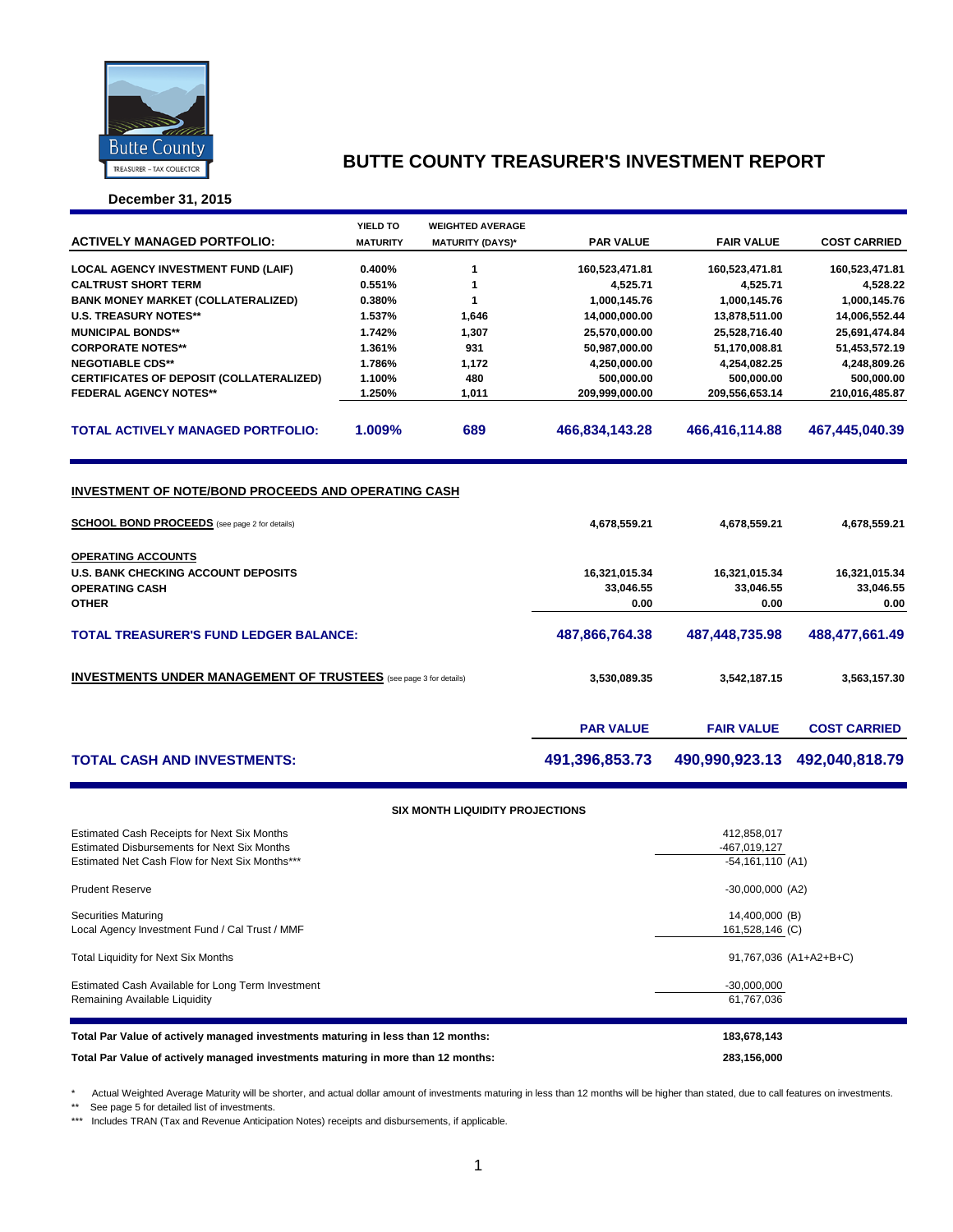## **INVESTMENT OF SCHOOL BOND PROCEEDS**

**December 31, 2015**

| <b>BOND/NOTE DESCRIPTION</b>                       | <b>INVESTMENT</b><br><b>TYPE</b> | <b>MATURITY</b><br><b>DATE</b> | <b>DESCRIPTION</b> | <b>ANNUAL</b><br>YIELD* | <b>PAR</b><br><b>VALUE</b> | <b>FAIR</b><br><b>VALUE</b> | <b>COST</b><br><b>CARRIED</b> |
|----------------------------------------------------|----------------------------------|--------------------------------|--------------------|-------------------------|----------------------------|-----------------------------|-------------------------------|
| <b>BONDS - LOCAL AGENCY INVESTMENT FUND (LAIF)</b> |                                  |                                |                    |                         |                            |                             |                               |
| Chico Unified Measure E Series A                   | LAIF                             |                                |                    | 0.400%                  | 4,678,559.21               | 4,678,559.21                | 4,678,559.21                  |
|                                                    |                                  |                                |                    |                         | <b>PAR</b><br><b>VALUE</b> | <b>FAIR</b><br><b>VALUE</b> | <b>COST</b><br><b>CARRIED</b> |
| <b>GRAND TOTAL</b>                                 |                                  |                                |                    |                         | 4,678,559.21               | 4,678,559.21                | 4,678,559.21                  |

\* Yields quoted above are a snapshot per investment type. Actual yields earned on school bonds are calculated by the Treasurer's office and are a composite of investment earnings less Treasury costs.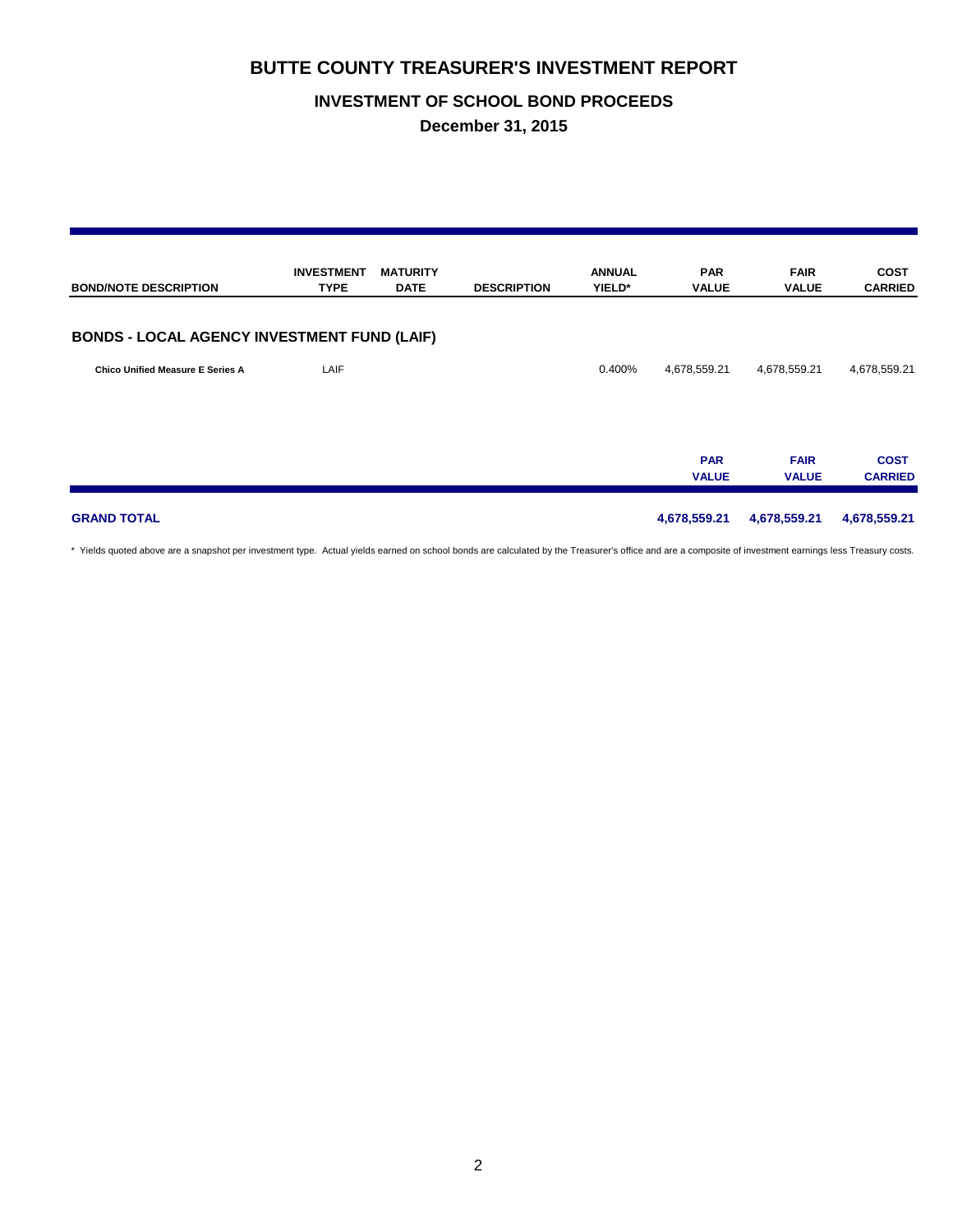**DEPOSITS AND INVESTMENTS UNDER MANAGEMENT OF TRUSTEES/FISCAL AGENTS**

**December 31, 2015**

|                                                 | <b>INVESTMENT</b>      | <b>MATURITY</b> |                              | <b>ANNUAL</b> | <b>PAR</b>   | <b>FAIR</b>  | <b>COST</b>    |
|-------------------------------------------------|------------------------|-----------------|------------------------------|---------------|--------------|--------------|----------------|
| <b>FINANCING PROGRAM</b>                        | <b>TYPE</b>            | <b>DATE</b>     | <b>DESCRIPTION</b>           | <b>YIELD</b>  | <b>VALUE</b> | <b>VALUE</b> | <b>CARRIED</b> |
|                                                 |                        |                 |                              |               |              |              |                |
| <b>2004 PENSION OBLIGATION BONDS</b>            |                        |                 |                              |               |              |              |                |
| <b>WELLS FARGO BANK, TRUSTEE</b>                |                        |                 |                              |               |              |              |                |
| Series A Bond Fund #XXXX1106                    | <b>Money Market</b>    |                 | HERITAGE MM #3106            | 0.176%        | 71.85        | 71.85        | 71.85          |
| Int. Rate Stabilization Fund #XXXX1109          | <b>Money Market</b>    |                 | HERITAGE MM #3106            | 0.176%        | 1,005.39     | 1,005.39     | 1,005.39       |
|                                                 | Pooled Agency Funds    |                 | Local Agency Investment Fund | 0.400%        | 1,634.04     | 1,634.04     | 1,634.04       |
| Principal Account Fund #XXXX1140                | Cash                   |                 | Cash                         | 0.000%        | 0.00         | 0.00         | 0.00           |
| Interest Account Fund #XXXX1141                 | Cash                   |                 | Cash                         | 0.000%        | 23.84        | 23.84        | 23.84          |
| Surplus Account Fund #XXXX1142                  | Cash                   |                 | Cash                         | 0.000%        | 1,041,090.74 | 1,041,090.74 | 1,041,090.74   |
| Series B Interest Fund #XXXX1301                | <b>Money Market</b>    |                 | HERITAGE MM #3106            | 0.176%        | 17,246.09    | 17,246.09    | 17,246.09      |
| Series B Bond Fund #XXXX1305                    | <b>Money Market</b>    |                 | HERITAGE MM #3106            | 0.176%        | 908,445.93   | 908,445.93   | 908,445.93     |
| <b>SUBTOTAL</b>                                 |                        |                 |                              |               | 1,969,517.88 | 1,969,517.88 | 1,969,517.88   |
|                                                 |                        |                 |                              |               |              |              |                |
| 2006 COP - NEAL ROAD RECYCLING & WASTE FACILITY |                        |                 |                              |               |              |              |                |
| <b>WELLS FARGO BANK, TRUSTEE</b>                |                        |                 |                              |               |              |              |                |
| Certificate Reserve Fund #XXXX0800              | <b>Money Market</b>    |                 | Gov MMF Service Fund #743    | 0.011%        | 26,149.29    | 26,149.29    | 26,149.29      |
|                                                 | US Treas/Agency        | 06/11/21        | FHLB #3130A1W95              | 1.920%        | 1,170,000.00 | 1,182,097.80 | 1,191,200.40   |
| Base Rental Payment Fund #XXXX0801              | <b>Money Market</b>    |                 | Gov MMF Service Fund #743    | 0.011%        | 131,650.02   | 131,650.02   | 131,650.02     |
| Expense Fund #XXXX0802                          | <b>Money Market</b>    |                 | Gov MMF Service Fund #743    | 0.011%        | 2,231.32     | 2,231.32     | 2,231.32       |
| <b>SUBTOTAL</b>                                 |                        |                 |                              |               | 1,330,030.63 | 1,342,128.43 | 1,351,231.03   |
|                                                 |                        |                 |                              |               |              |              |                |
| <b>DEPOSITS WITH FISCAL AGENTS</b>              |                        |                 |                              |               |              |              |                |
| <b>Discovery Benefits</b>                       |                        |                 |                              |               |              |              |                |
| Plan Year Cash Balance 1/01/14 - 12/31/14*      |                        |                 |                              | <b>NA</b>     | 18,132.45    | 18,132.45    | **30,000.00    |
|                                                 |                        |                 |                              |               |              |              |                |
| York Risk Services Group - Claim Administrators |                        |                 |                              |               |              |              |                |
| Umpqua Bank #XXXXX2601                          | <b>Commercial Bank</b> |                 | <b>Business Checking</b>     | <b>NA</b>     | 212.408.39   | 212.408.39   | 212,408.39     |
| <b>SUBTOTAL</b>                                 |                        |                 |                              |               | 230,540.84   | 230,540.84   | 242,408.39     |
|                                                 |                        |                 |                              |               |              |              |                |
|                                                 |                        |                 |                              |               | <b>PAR</b>   | <b>FAIR</b>  | <b>COST</b>    |
|                                                 |                        |                 |                              |               | <b>VALUE</b> | <b>VALUE</b> | <b>CARRIED</b> |

**GRAND TOTAL 3,530,089.35 3,542,187.15 3,563,157.30**

\* Represents the most current data available (source: Auditor-Controller)

\*\* Benefits can be paid in advance of receipt of offsetting payroll deductions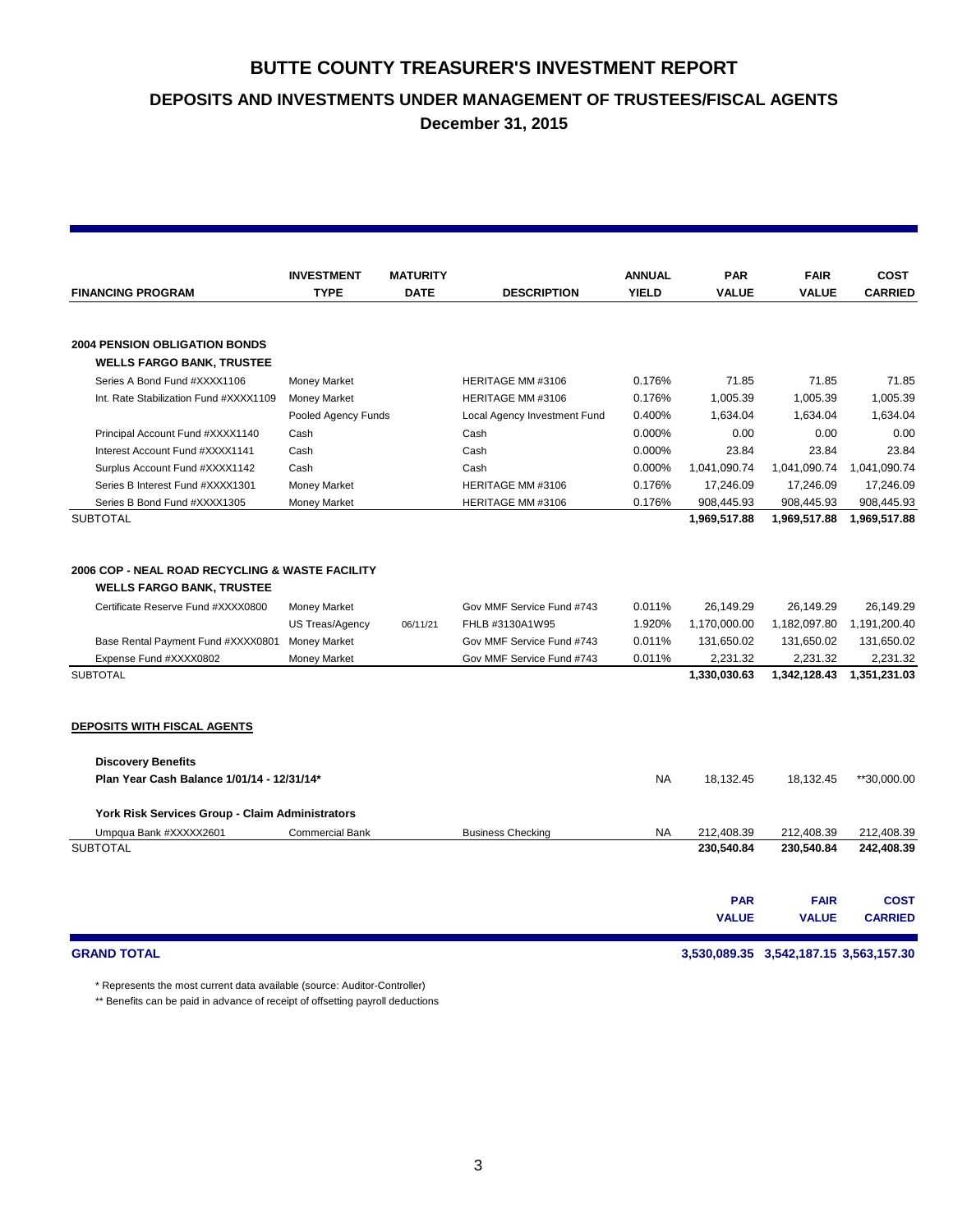**ACTIVELY MANAGED PORTFOLIO "AT-A-GLANCE"**

**December 31, 2015**





**\*\* This chart does not include deposits from TRAN, Bond Proceeds, or Investments under Management of Trustees.**

 **It is intended to demonstrate cash flow trends and establish a baseline for the portfolio, enabling medium term investments.**